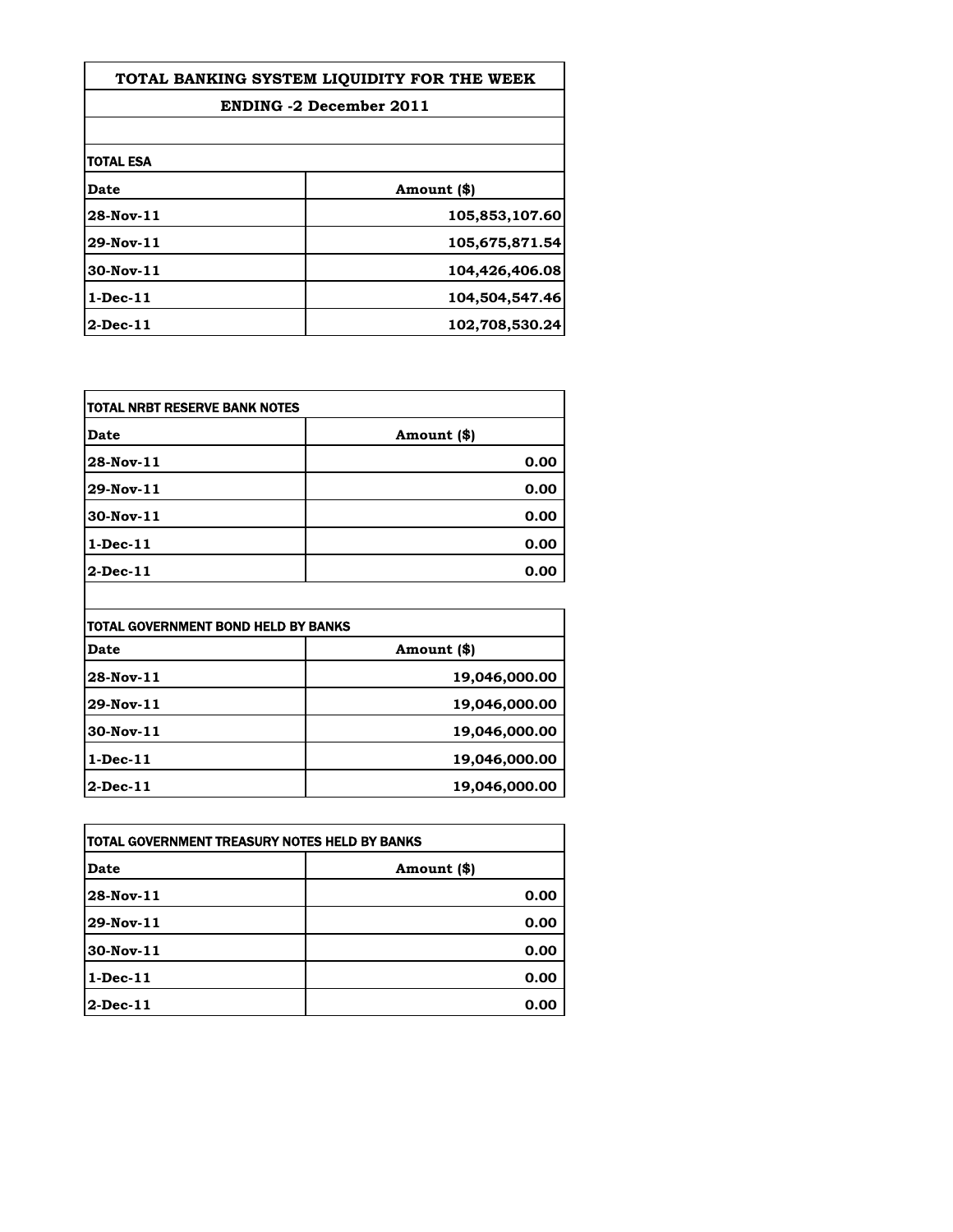| TOTAL BANKING SYSTEM LIQUIDITY FOR THE WEEK |                |
|---------------------------------------------|----------------|
| <b>ENDING -9 December 2011</b>              |                |
|                                             |                |
| <b>TOTAL ESA</b>                            |                |
| Date                                        | Amount (\$)    |
| $6$ -Dec-11                                 | 100,801,034.87 |
| $7-Dec-11$                                  | 100,801,034.87 |
| 8-Dec-11                                    | 102,801,866.56 |
| $9$ -Dec-11                                 | 103,426,636.65 |

| Date        | Amount (\$) |
|-------------|-------------|
| $6$ -Dec-11 | 0.00        |
| 7-Dec-11    | 0.00        |
| 8-Dec-11    | 0.00        |
| 9-Dec-11    | 0.00        |

| TOTAL GOVERNMENT BOND HELD BY BANKS |               |
|-------------------------------------|---------------|
| <b>Date</b>                         | Amount (\$)   |
| $6$ -Dec-11                         | 19,046,000.00 |
| 7-Dec-11                            | 19,046,000.00 |
| <b>8-Dec-11</b>                     | 19,046,000.00 |
| 9-Dec-11                            | 19,046,000.00 |

| ITOTAL GOVERNMENT TREASURY NOTES HELD BY BANKS |             |
|------------------------------------------------|-------------|
| <b>Date</b>                                    | Amount (\$) |
| $6$ -Dec-11                                    | 0.00        |
| $7-Dec-11$                                     | 0.00        |
| 8-Dec-11                                       | 0.00        |
| 9-Dec-11                                       | 0.00        |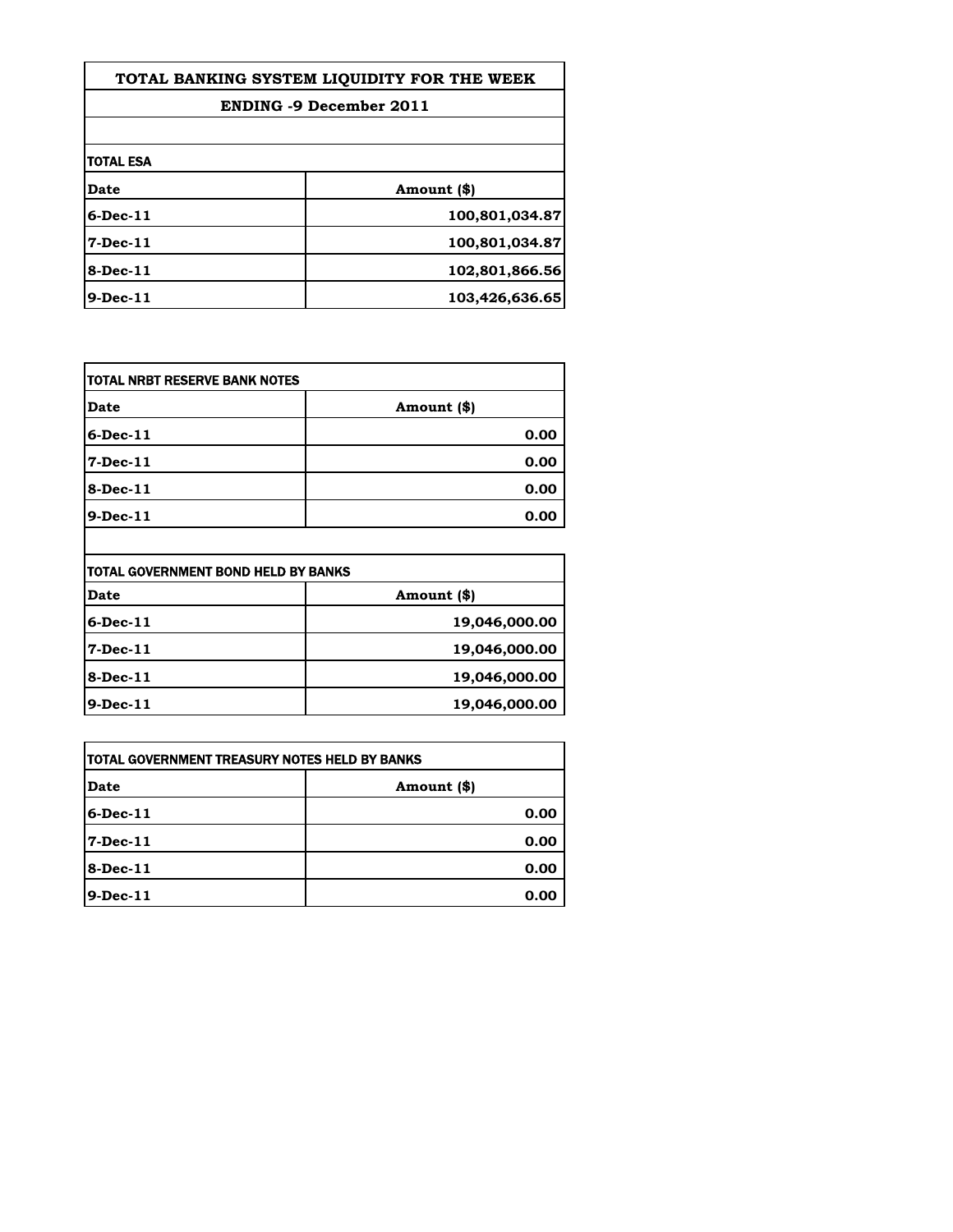| TOTAL BANKING SYSTEM LIOUIDITY FOR THE WEEK |                |
|---------------------------------------------|----------------|
| <b>ENDING -16 December 2011</b>             |                |
|                                             |                |
| itotal esa                                  |                |
| Date                                        | Amount (\$)    |
| 12-Dec-11                                   | 103,397,755.72 |
| 13-Dec-11                                   | 102,625,880.61 |
| 14-Dec-11                                   | 102,306,911.19 |
| 15-Dec-11                                   | 100,875,174.21 |
| 16-Dec-11                                   | 99,959,991.09  |

| TOTAL NRBT RESERVE BANK NOTES |             |
|-------------------------------|-------------|
| <b>Date</b>                   | Amount (\$) |
| 12-Dec-11                     | 0.00        |
| 13-Dec-11                     | 0.00        |
| 14-Dec-11                     | 0.00        |
| 15-Dec-11                     | 0.00        |
| 16-Dec-11                     | 0.00        |

| itotal Government Bond Held by Banks |               |
|--------------------------------------|---------------|
| <b>Date</b>                          | Amount (\$)   |
| 12-Dec-11                            | 19,046,000.00 |
| 13-Dec-11                            | 19,046,000.00 |
| 14-Dec-11                            | 19,046,000.00 |
| 15-Dec-11                            | 19,046,000.00 |
| 16-Dec-11                            | 19,046,001.00 |

 $\overline{\phantom{a}}$ 

| ITOTAL GOVERNMENT TREASURY NOTES HELD BY BANKS |             |
|------------------------------------------------|-------------|
| Date                                           | Amount (\$) |
| $12$ -Dec-11                                   | 0.00        |
| 13-Dec-11                                      | 0.00        |
| 14-Dec-11                                      | 0.00        |
| 15-Dec-11                                      | 0.00        |
| 16-Dec-11                                      | 0.00        |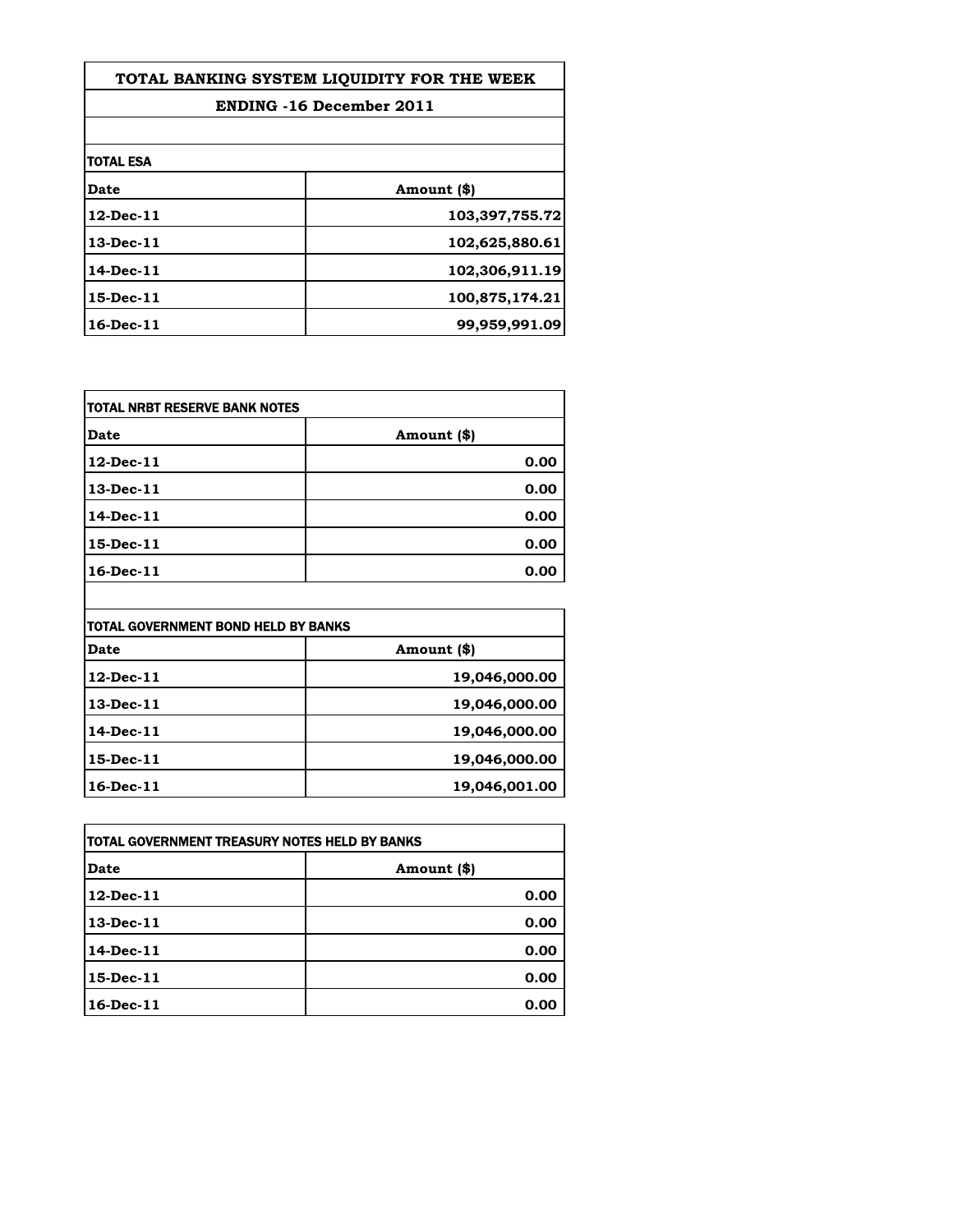| TOTAL BANKING SYSTEM LIQUIDITY FOR THE WEEK |                |
|---------------------------------------------|----------------|
| <b>ENDING -23 December 2011</b>             |                |
|                                             |                |
| <b>TOTAL ESA</b>                            |                |
| <b>Date</b>                                 | Amount (\$)    |
| 19-Dec-11                                   | 96,661,492.08  |
| 20-Dec-11                                   | 97,436,292.08  |
| 21-Dec-11                                   | 98,632,560.87  |
| 22-Dec-11                                   | 101,924,100.64 |
| 23-Dec-11                                   | 100,077,447.80 |

| TOTAL NRBT RESERVE BANK NOTES |             |
|-------------------------------|-------------|
| <b>Date</b>                   | Amount (\$) |
| 19-Dec-11                     | 0.00        |
| 20-Dec-11                     | 0.00        |
| 21-Dec-11                     | 0.00        |
| 22-Dec-11                     | 0.00        |
| 23-Dec-11                     | 0.00        |

| TOTAL GOVERNMENT BOND HELD BY BANKS |               |
|-------------------------------------|---------------|
| <b>Date</b>                         | Amount (\$)   |
| 19-Dec-11                           | 19,046,000.00 |
| 20-Dec-11                           | 19,046,000.00 |
| 21-Dec-11                           | 19,046,000.00 |
| 22-Dec-11                           | 19,046,000.00 |
| 23-Dec-11                           | 19,046,000.00 |

 $\overline{\phantom{a}}$ 

| ITOTAL GOVERNMENT TREASURY NOTES HELD BY BANKS |             |
|------------------------------------------------|-------------|
| Date                                           | Amount (\$) |
| 19-Dec-11                                      | 0.00        |
| 20-Dec-11                                      | 0.00        |
| 21-Dec-11                                      | 0.00        |
| 22-Dec-11                                      | 0.00        |
| 23-Dec-11                                      | 0.00        |